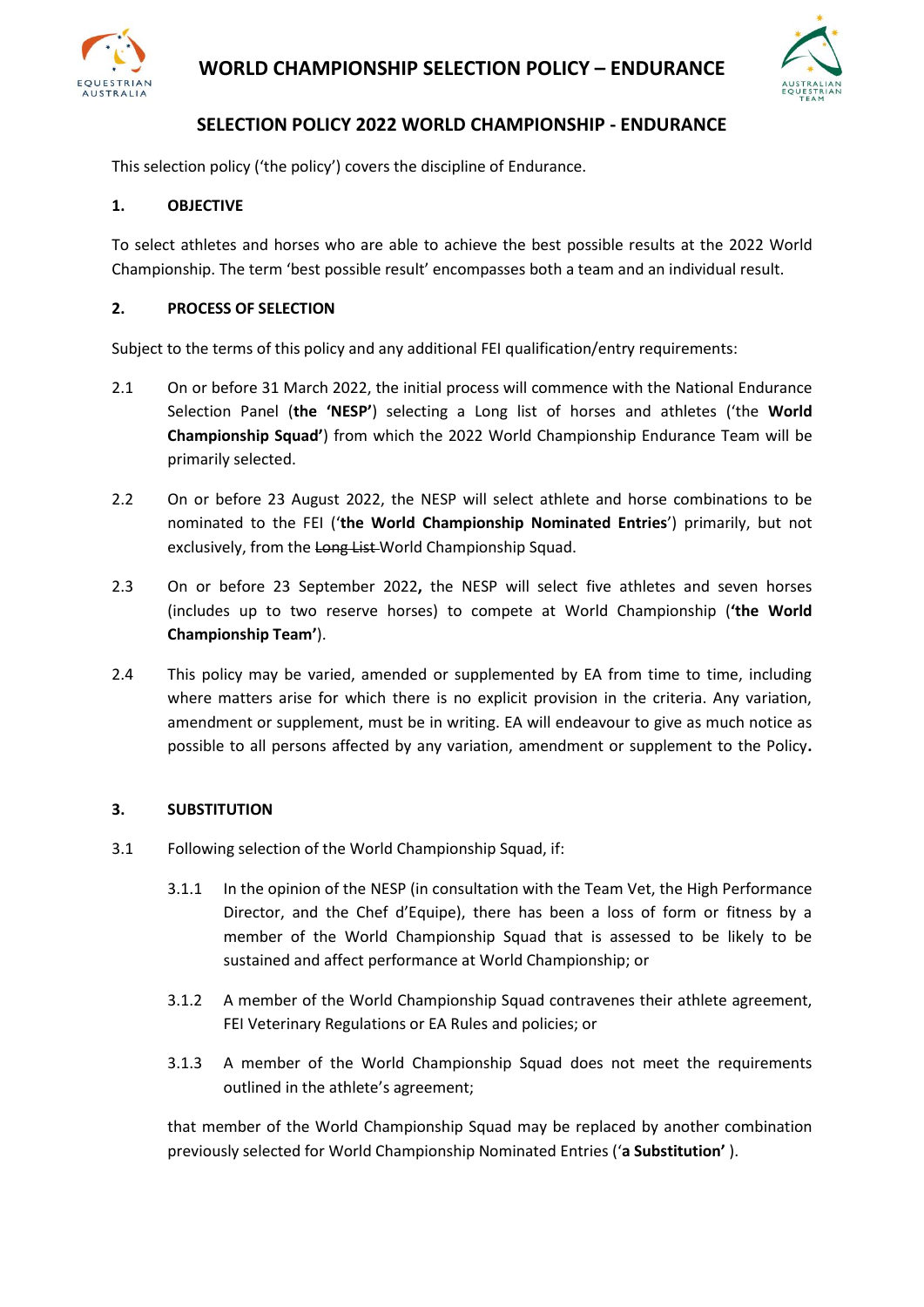



- 3.2 Following arrival at the World Championship, if:
	- 3.3.1 In the opinion of the NJSP (in consultation with the High Performance Director, Chef d'Equipe and Team Vet), there has been a loss of form or fitness by a member of the World Championship Team that is likely to be sustained and affect performance at World Championship; or
	- 3.3.2 A member of the World Championship Squad contravenes their athlete agreement, FEI Veterinary Regulations or EA Rules and policies; or
	- 3.3.3 A member of the World Championship Squad does not meet the requirements outlined in the athletes agreement;

that member of the World Championship team may be replaced by the World Championship Individual representative.

### **4. ELIGIBILITY FOR SELECTION FOR THE WORLD CHAMPIONSHIP NOMINATED ENTRIES**

- 4.1 For athletes to be eligible for selection for the World Championship Nominated Entries, all athletes must:
	- 4.1.1 be current members of EA;
	- 4.1.2 be eligible to compete for Australia as per FEI General Regulations Art. 119;
	- 4.1.3 be able to attend and participate in training clinics and camps as notified in writing, unless a written exemption has been granted by the High Performance Director in response to a timely written request from the athlete for an exemption;
	- 4.1.4 be able and willing to undertake an agreed training and competition program recommended by the High Performance Director after consultation with the athlete;
	- 4.1.5 be willing to make their horse(s) available for examination at a time and location reasonably requested by the Team Vet and accept and implement the reasonable recommendations of the Team Vet;
	- 4.1.6 have signed the Athlete Agreement;
	- 4.1.7 satisfy any additional preconditions advised in writing to the athlete by EA prior to or at the time of selection for World Championship Nominated Entries;
	- 4.1.8 demonstrate to the satisfaction of EA that they are not suffering any physical or mental impairment that would prevent themfrom competing in WEG to the highest possible standard; and
	- 4.1.9 have acted and at all times act in such a manner so as to not bring the athlete, the discipline of Endurance or EA into public disrepute or censure;

4.2 For Horses to be eligible for selection for World Championship Nominated Entries, all horses must:

4.2.1 be registered with EA or another FEI recognised National Federation;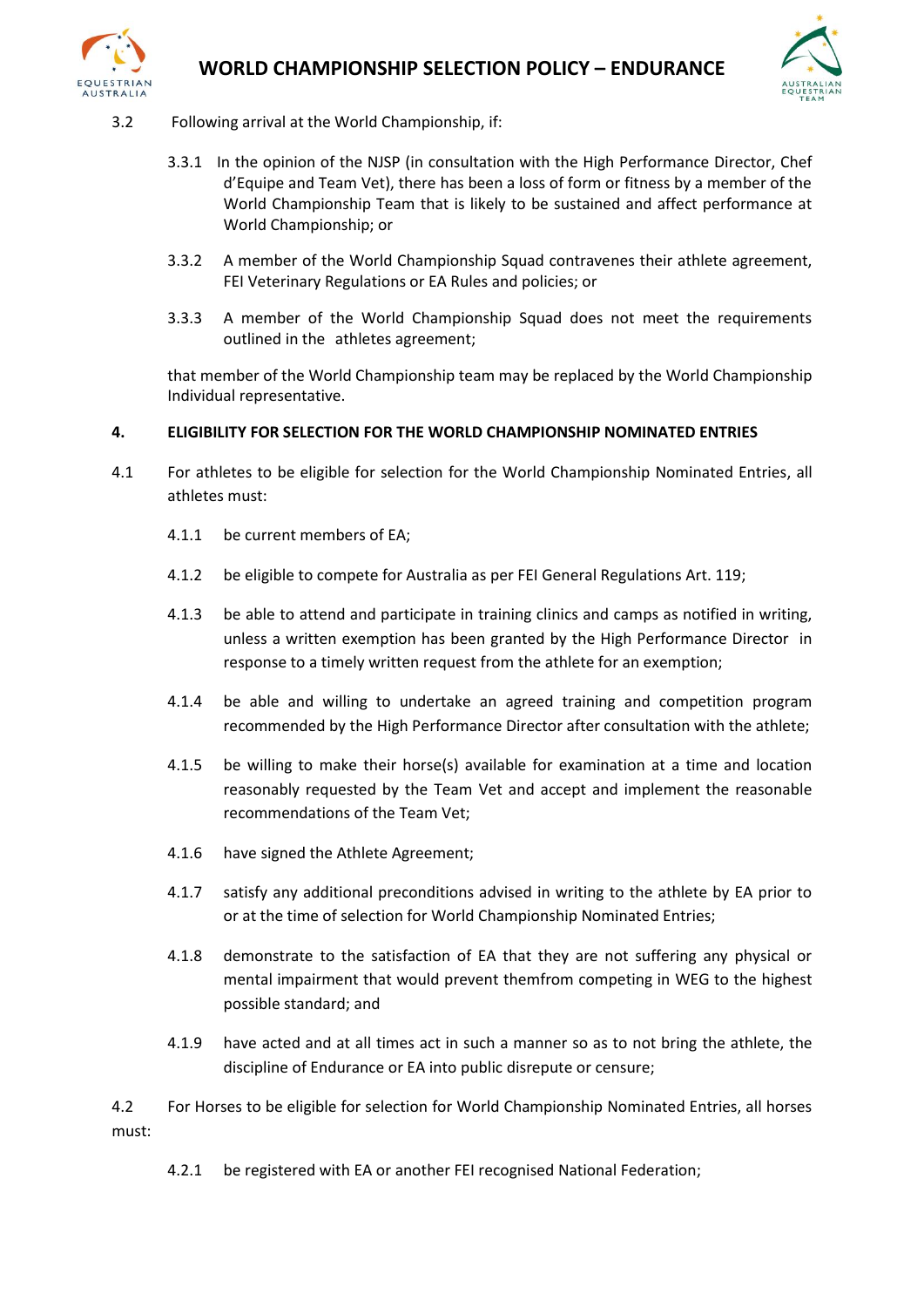



- 4.2.2 have passed a veterinary examination to the satisfaction of the Team Vet;<sup>1</sup>
- 4.2.3 not have breached the requirements of the EA or FEI Anti-Doping & Medication Control Policies;
- 4.2.4 have a current FEI passport
- 4.2.5 meet horse age requirements as per FEI Endurance Article 827.1

### **5. APPEALS**

- 5.1 Appeals concerning non-selection of athletes and horses for the World Championship Squad will be heard by an EA Appeal Tribunal in accordance with the EA Appeal By-Laws.
- 5.2 There will be one level of appeal only with the sole grounds for an Appeal being that the Policy was not properly followed and/or implemented.
- 5.3 Only athletes may appeal their non-selection. Owners cannot appeal any decision. An athlete must lodge their notice of intention to appeal in writing with the High Performance Director of EA within three (3) working days from the date of the announcement of the World Championship Squad.
- 5.4 It shall be a condition of selection for the World Championship Nominated Entries that each Athlete expressly agrees to and accepts the provisions of this clause 5 including, without limitation, clause 5.1.

### **6. NOMINATION CRITERIA**

The Nomination Criteria combines both Competition Criteria and the General criteria.

6.1 Competition Criteria

To be considered for selection for the World Championship Team Squad all horses and athletes must have met the Minimum Eligibility Requirements for a Championship pursuant to Chapter V, Article 836 Endurance Rules 2022 (**FEI Qualification**). The FEI Qualification is an annexure to the document and can be found at:

[https://inside.fei.org/system/files/QualCrit\\_FEI%20Endurance%20World%20Championship%20for%](https://inside.fei.org/system/files/QualCrit_FEI%20Endurance%20World%20Championship%20for%20Seniors_Verona%202022.pdf) [20Seniors\\_Verona%202022.pdf](https://inside.fei.org/system/files/QualCrit_FEI%20Endurance%20World%20Championship%20for%20Seniors_Verona%202022.pdf)

- 6.1.1 have successfully qualified as per 6.1 (above) the FEI Qualifications Procedure for 2022 Senior Endurance World Championships;
- 6.1.2 have further experience at FEI/VGIH competitions additional to the qualifying procedures.

 $<sup>1</sup>$  The timing and form of each horse's veterinary examination will be at the sole discretion of the Team Vet</sup>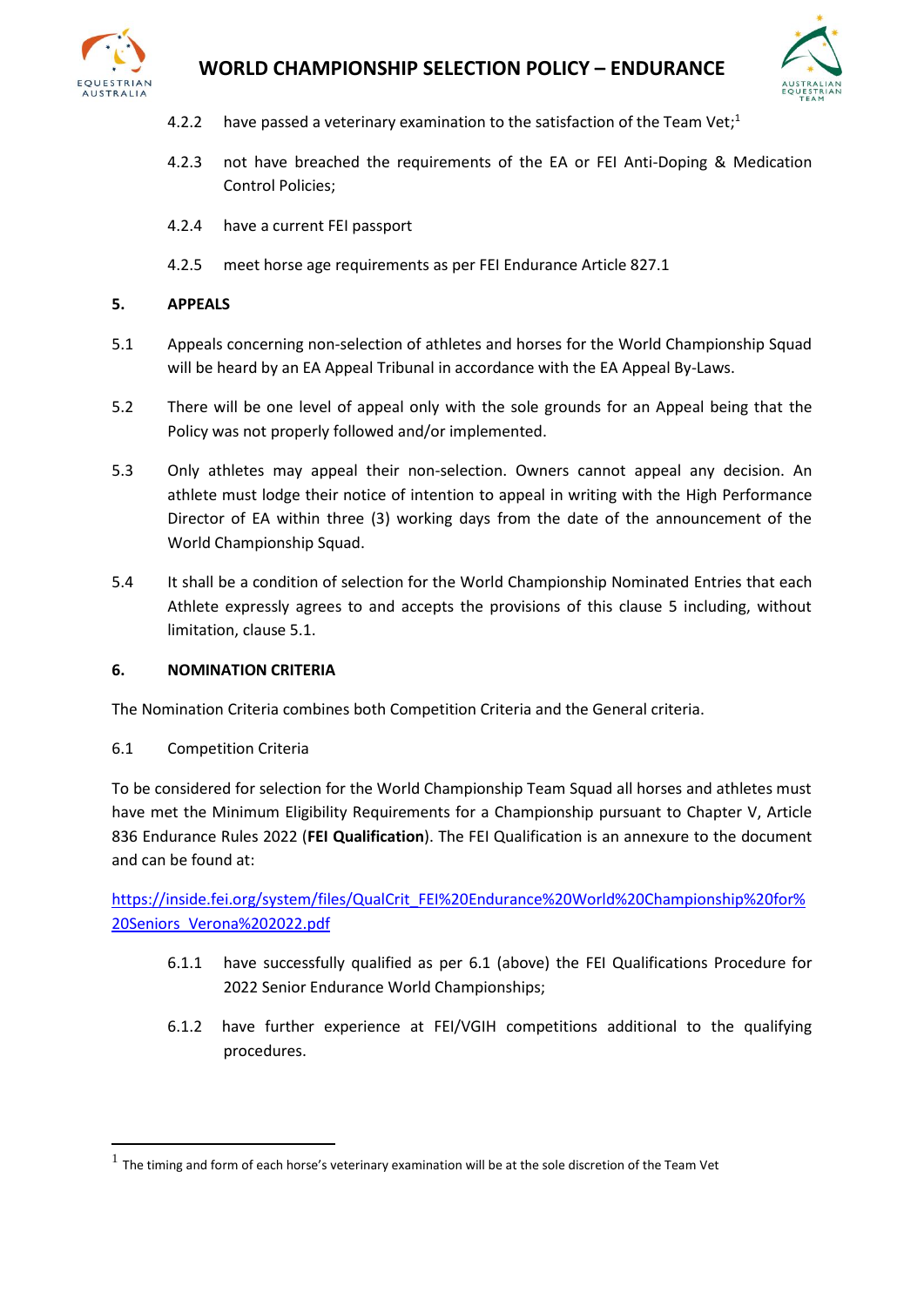



#### 6.2 General Criteria

Subject to the terms of this policy, the NESP will select athlete and horse combinations according to the selection criteria. The NESP will nominate the World Championship Team Squad based on the following criteria:

- 6.2.1 The combinations that the NESP believe have the ability to contribute positively to the 2022 World Championship Squad Team, achieving the best possible result at the 2022 World Championship demonstrated by the following:
	- 6.2.1.1 Ability and experience of the combinations to compete successfully at high level of international competition, including past international and national performances;
	- 6.2.1.2 Ability of the Athlete to prepare their horse at peak condition for a major campaign
	- 6.2.1.3 Ability of the Athlete to contribute to a positive Team environment
	- 6.2.1.4 The age, soundness and fitness of the horse
	- 6.2.1.5 Ability, or potential ability, of the combination to perform under the stress and pressure of the World Championship.
	- 6.2.1.6 Any other factors the NESP in its sole discretion consider relevant in the circumstances
	- 6.2.1.7 Discretionary combinations do not necessarily have to be nominated on the Long or Short List to be eligible for discretionary selection. However, the combination must have attained a Certificate of Capability for the World Championship in accordance with FEI rules.
- 6.2.2 Consistency of performance and the likelihood of a suitable performance to contribute toward a team score may be considered. If in the opinion of the NESP a consistent combination will contribute towards an effective team score, this combination may be nominated ahead of another combination that has performed well under the competition criteria, but which in the opinion of the NESP, has the potential to be inconsistent.
- 6.2.3 Where the aspect of 'current form' is to be considered, performances at recent events may be taken into account in comparison with performances achieved earlier. For the purpose of the selection criteria, 'recent' will generally relate to performances in 2020-2022.
- 6.2.4 Placings at all International competitions within the selection period **23 August 2020 to 23 August 2022** will be considered but do not automatically position one athlete above another in terms of selection.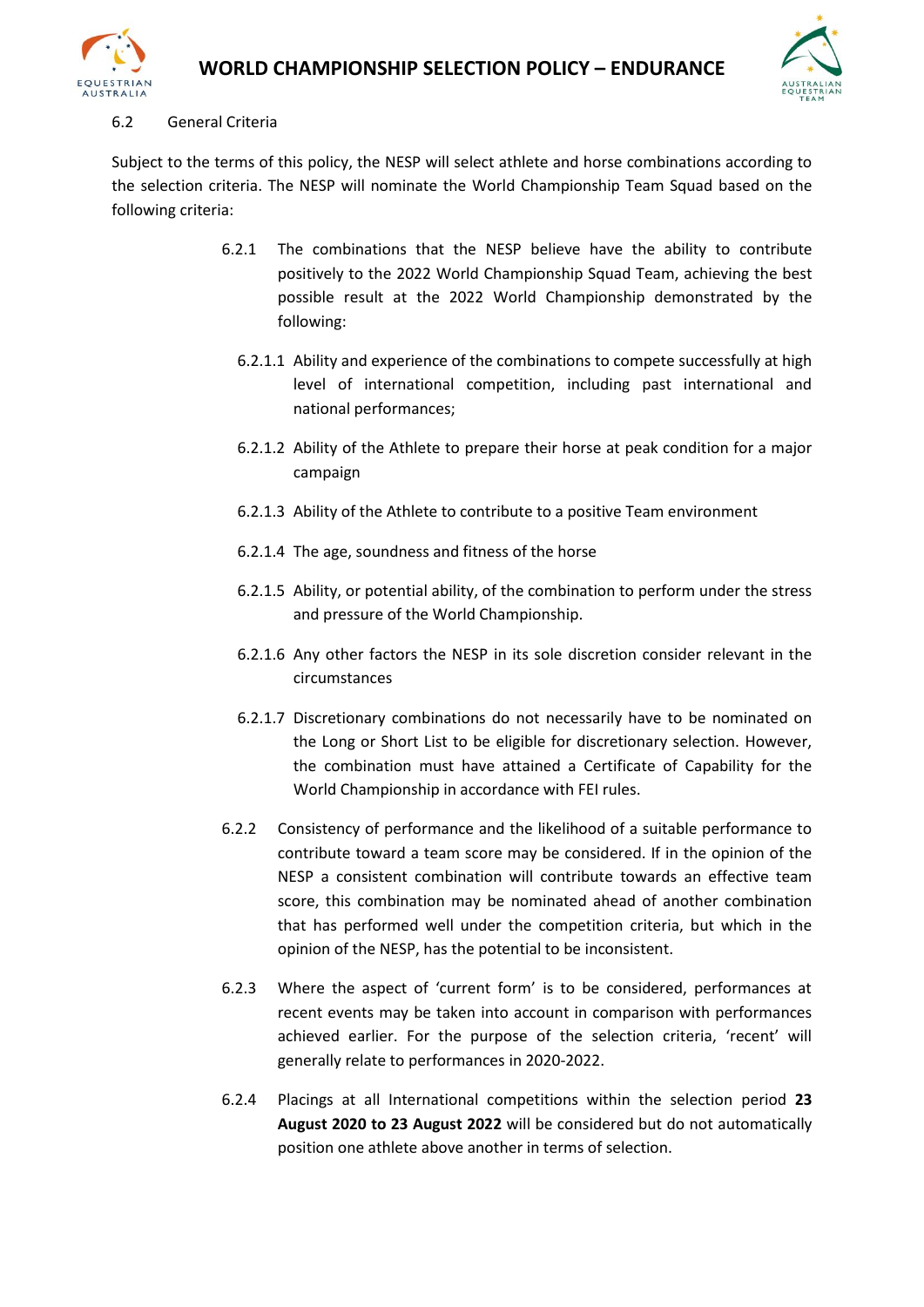



- 6.2.5 An athlete and horse combination maintaining a consistent standard during the selection period may be selected ahead of a combination that may have achieved higher scores, but whose performances are less consistent.
- 6.2.6 The NESP in their discretion may take into consideration the ability of an athlete to perform at Major Championships or Events or past performances at such events.
- 6.2.7 The age, soundness and fitness of the horse will be taken into consideration.
- 6.2.8 It is recognised that competitiveness at endurance requires an effective team of Trainer, Athlete and their groom/s. The athlete is responsible for the behaviour of each of their nominated groom/s. Selection of the athlete will take into consideration the athlete's and each of their grooms' ability and willingness to:
- 6.2.9 at all times to work cooperatively, demonstrate respect and behave appropriately; and
- 6.2.10 commit to their best possible performance at World Championship and best possible outcome for Australia.
- 6.3 In addition to the above criteria, the following shall be included in ranking applicants for selection:
	- 6.3.1 Higher selection ranking will be given to those riders who are more experienced with a proven competitive riding record. Ranking will be prioritised for successful completion of CEI3\*, CEI2\*, CEN160 km VGIH, CEN 120 km Vet Gate into Hold (VGIH) rides.
	- 6.3.2 Higher selection ranking will be given to those who successfully complete their rides in the top 3 places and for successful rides at speeds > 15 kph, and more for >18 kph.
	- 6.3.3 It is expected that to be selected a senior rider will have successfully completed at least 4 CEI2\* or CEN 120 km VGIH rides, and at least 2 CEI3\* or CEN 160 km VGIH ride, in the top 10% of completions in the appropriate division in those rides, and that at least one of these rides will have been a CEI3 $*$  at  $\geq$  15 kph.
	- 6.3.4 Ranking points will be reduced for eliminations at any endurance rides in the preceding 24 months.
	- 6.3.5 Higher selection ranking will be given to horses which have successfully completed high level, fast rides. Ranking will be prioritised for successful completion of CEI3\*, CEI2\*, CEN160 km VGIH, CEN 120 km Vet Gate into Hold (VGIH) rides. Higher selection ranking will be given for successful rides at speeds > 15 kph, and more for >18 kph.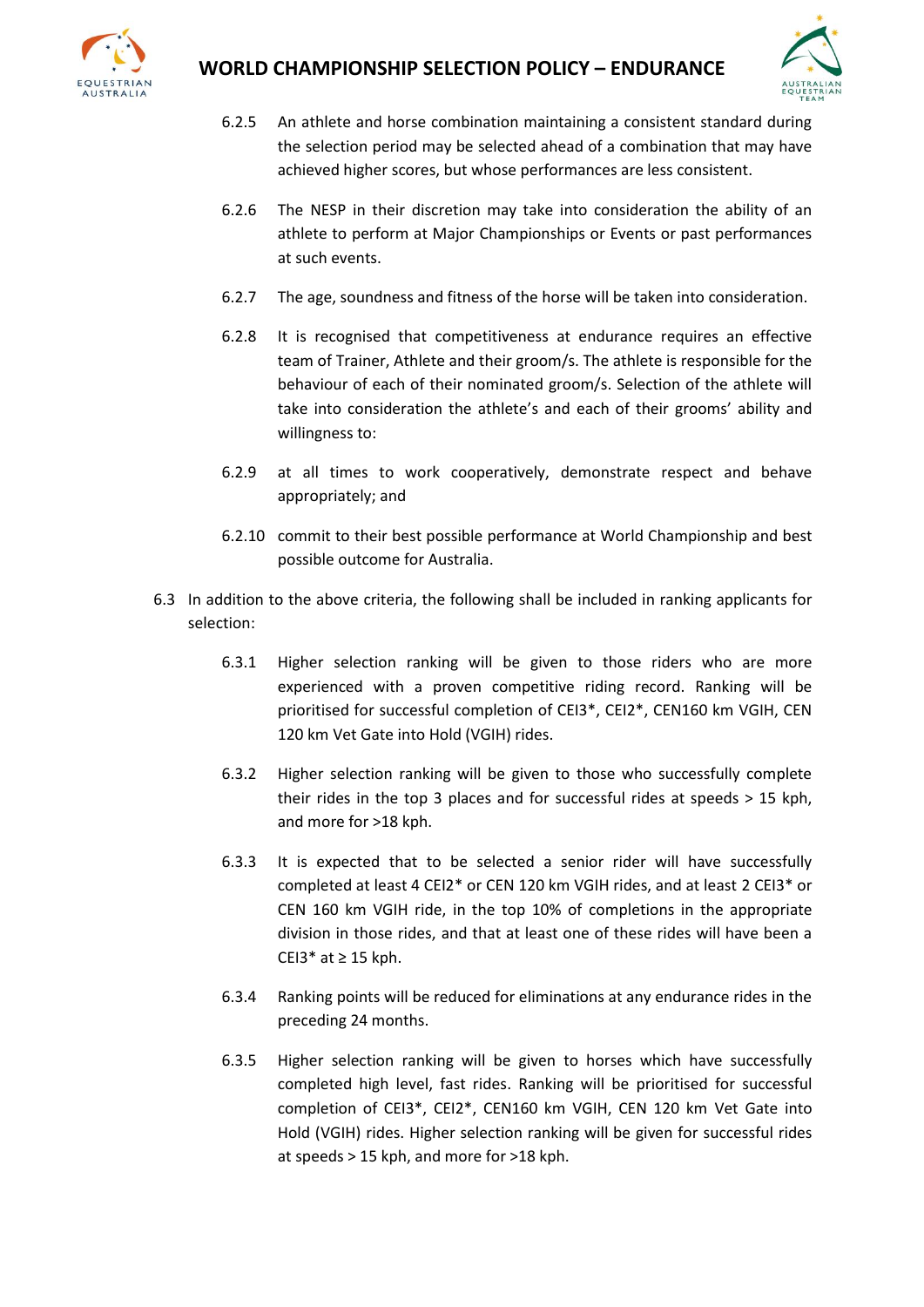

## **WORLD CHAMPIONSHIP SELECTION POLICY – ENDURANCE**



- 6.3.6 It is expected that to be selected a horse will have successfully completed at least 4 CEI2\* or CEN 120 km VGIH rides and at least 2 CEI3\* or CEN 160 km VGIH rides. Preference will be given to horses achieving top 10% of completions in the appropriate division in those rides, in the 24 months preceding selection, and that at least one of these rides will have been a CEI3 $*$  at  $\geq$  15 kph.
- 6.3.7 Fast recovery times at vet gates will also be considered in the horse's overall performance
- 6.3.8 Ranking points will be reduced for eliminations at any Endurance riders in the preceding 24 months.

### **7. DISCRETIONARY CONSIDERATIONS**

**7.1** Extraordinary Factors

In considering the performances of athletes and horses at events, training camps or other activities required under this policy, the Selection Panel may in their discretion give weight to extraordinary factors applying to that athlete and/or horse.

- 7.1.1 Athletes unable to compete at events, trials, training camps or other attendances required under this policy must advise the High Performance Director and relevant National Performance Director of this fact, and the reasons, in writing, before the commencement of the activity or as soon as practicable.
- 7.1.2 In the case of injury or illness, the athlete may be required to undergo a medical examination by a doctor or doctors nominated by EA.
- 7.1.3 In the case of illness or soundness problems of the horse, the horse will be required to undergo a veterinary examination by the National Team Vet or by a vet nominated by the Team Vet.
- 7.1.4 In the case of bereavement, equipment failure, travel delays, quarantine factors or other extraordinary factors, the Selection Panel will make a decision on an individual basis.
- **7.2** Additions to the World Championship Long List

The NESP may, in its absolute discretion, add a horse and athlete combination to the World Championship Long List at any stage subject to the combination satisfying the relevant FEI qualification criteria and prior to close of Nominated Entries.

**7.3** Removal from a List

Athletes who:

7.3.1 by reason of illness, injury or soundness problems to either their horse or themselves are unable to perform to the required standard as determined by the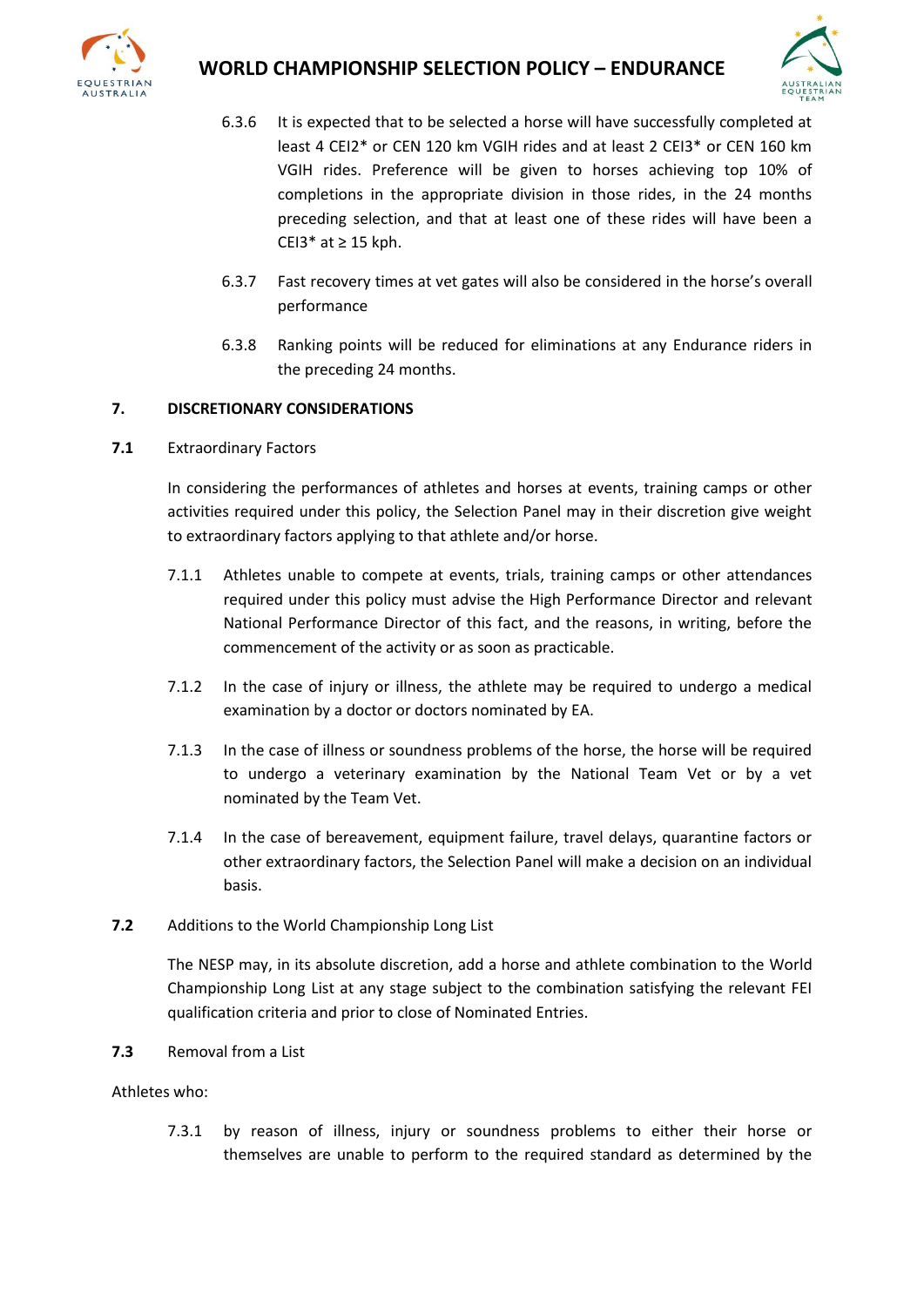



Selection Panel (after having received advice from a medical practitioner or the Team Vet); or

- 7.3.2 contravene the FEI or EA Codes of Conduct, FEI Veterinary Regulations or EA Rules and policies; or
- 7.3.3 fail to comply with the terms of their Athletes agreement; or
- 7.3.3 do not meet any other stated requirement communicated to them in writing by EA,

may be removed from the World Championship lists. Removal from the World Championship list by the NESP may only be with the prior written approval of the High Performance Director of EA.

**7.4** Performance indicators

The objective of this policy is to select horse and athlete combinations that the NESP believes will achieve the best possible result at the 2022 Endurance World Championships for Seniors. The term 'best possible result' covers both an individual and a team result but must be based on the realistic expectation that a team has the ability to finish in Top Five placings, and individuals in the Top Ten placing.

If the NESP do not expect this to be achievable, they may choose not to select a team to represent Australia in the Endurance Team competitions.

If there are not a sufficient number of combinations to constitute a team meeting the selection criteria to the satisfaction of the NESP, then individual combinations may be nominated for the 2022 Endurance World Championships for Seniors.

| DATE (on or before)                        | <b>EVENT</b>                       | <b>COMMENTS</b>             |
|--------------------------------------------|------------------------------------|-----------------------------|
| 23 August 2020 to<br><b>23 August 2022</b> | FEI Qualification period           |                             |
| 31 March 2022                              | World Championship Squad Announced | Not restricted by number    |
| <b>23 August 2022</b>                      | <b>Nominated Entries</b>           | Up to ten (10) combinations |
| 23 September 2022                          | World Championship Team Announced  |                             |
| <b>7 October 2022</b>                      | <b>FEI Definite Entries</b>        |                             |
| <b>22 October 2022</b>                     | Verona, Isola Della Scala (ITA)    |                             |

### **8. KEY DATES**

Once announced, Long Listed athletes are expected to provide the following information to the NESP and EA: